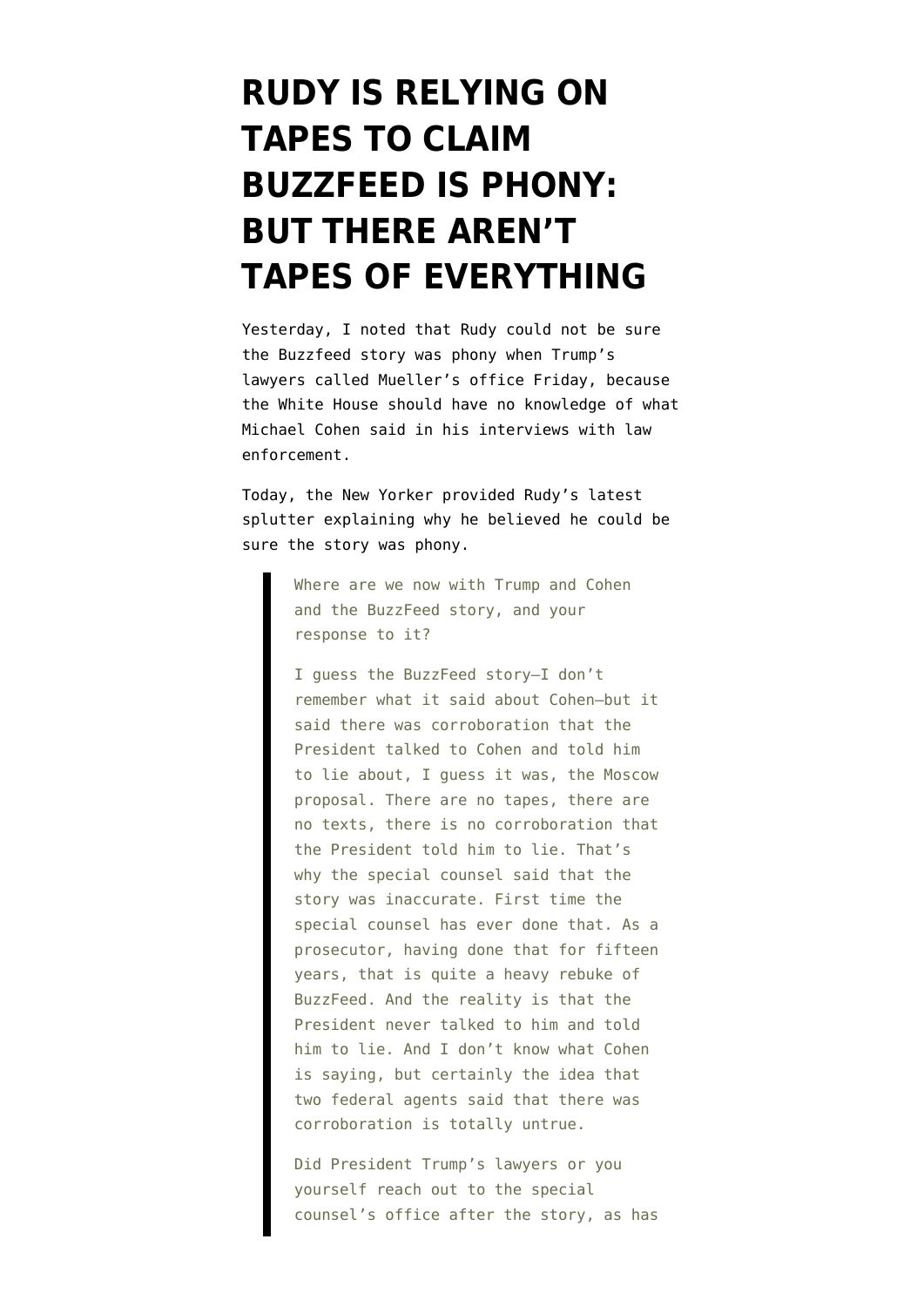## just been [reported](https://twitter.com/GeoffRBennett/status/1087456074544939008)?

I can't discuss that. President Trump would not have done that. If anybody would have done it, obviously it would have been his lawyers, and I really can't discuss that. That would be confidential.

## Do you—

But I can tell you, from the moment I read the story, I knew the story was false.

## Because?

Because I have been through all the tapes, I have been through all the texts, I have been through all the emails, and I knew none existed. And then, basically, when the special counsel said that, just in case there are any others I might not know about, they probably went through others and found the same thing.

Wait, what tapes have you gone through?

I shouldn't have said tapes. They alleged there were texts and e-mails that corroborated that Cohen was saying the President told him to lie. There were no texts, there were no e-mails, and the President never told him to lie.

So, there were no tapes you listened to, though?

No tapes. Well, [I have listened to](https://www.cnn.com/2018/07/29/politics/rudy-giuliani-michael-cohen/index.html) [tapes](https://www.cnn.com/2018/07/29/politics/rudy-giuliani-michael-cohen/index.html), but none of them concern this.

This passage explains everything we need to know both about why Mueller's office set the bar on Cohen's testimony where they did, and why the White House responded the way it did.

But it doesn't mean Rudy can be certain that Cohen didn't tell authorities that Trump ordered him to lie.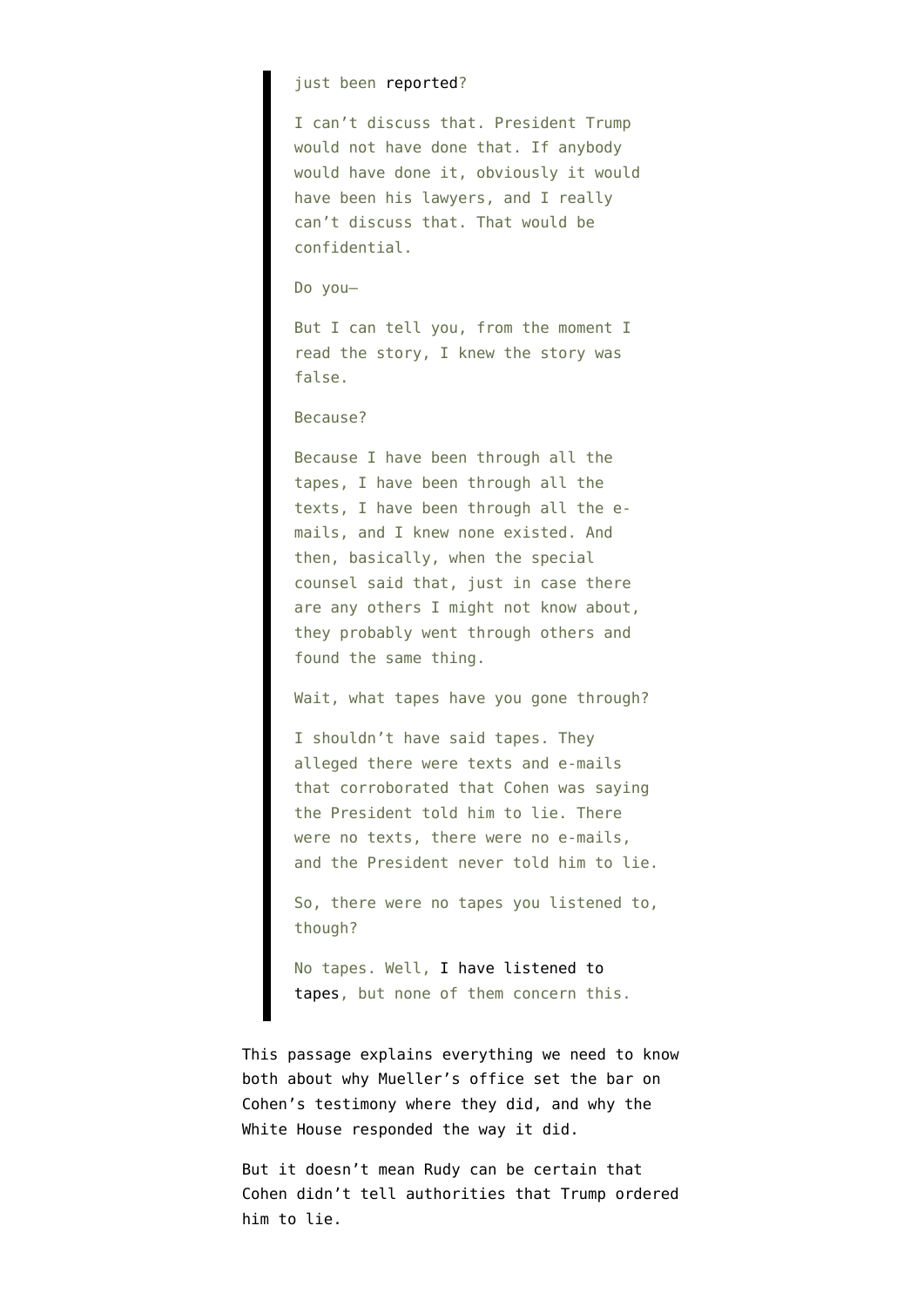Remember that when Cohen was raided, Trump squealed like having his fixer raided was the biggest constitutional crime of the century. Both Trump Org and Trump himself insisted on paying \$1 million to get a special master appointed to conduct the privilege review.

The results were expansive and seemingly an [expensive dud](https://www.emptywheel.net/2018/08/24/the-trump-teams-strategic-errors-special-master-edition/) for Trump. Special Master Barbara Jones [ended up](https://www.emptywheel.net/2018/08/24/the-trump-teams-strategic-errors-special-master-edition/) finding just 7,434 items out of boxes and boxes of evidence to be privileged. There were 57 other items Trump and friends *wanted* to claim were privileged, but not enough to argue *why* they were publicly.

> In her summary, Jones described that altogether [7,434 items](https://www.courtlistener.com/recap/gov.uscourts.nysd.491943/gov.uscourts.nysd.491943.103.1.pdf) had been [deemed](https://www.courtlistener.com/recap/gov.uscourts.nysd.491943/gov.uscourts.nysd.491943.103.1.pdf) privileged. Trump and or Cohen had objected to Jones' designations with regards to 57 [items,](https://www.courtlistener.com/recap/gov.uscourts.nysd.491943/gov.uscourts.nysd.491943.103.2.pdf) but were unwilling to fight to have Wood overrule Jones' designation if their arguments would be public.

It was part way through the Special Master process when Cohen started talking about being abandoned by Trump and warming up to flipping on the guy he had been loyal to for so long.

> On [July 2](https://www.courtlistener.com/recap/gov.uscourts.nysd.491943/gov.uscourts.nysd.491943.89.0.pdf) and [July 13,](https://www.courtlistener.com/recap/gov.uscourts.nysd.491943/gov.uscourts.nysd.491943.92.0.pdf) Jones started releasing big chunks of non-privileged items. Almost 2.2 million items were turned over. On July 10, Cohen [moved](https://www.courtlistener.com/recap/gov.uscourts.nysd.491943/gov.uscourts.nysd.491943.90.0.pdf) to share all these materials with Guy Petrillo. By this point, Cohen felt he had been abandoned by Trump and was preparing to flip against his client. July 23 is when Jones [reported](https://www.courtlistener.com/recap/gov.uscourts.nysd.491943/gov.uscourts.nysd.491943.94.0.pdf) that Cohen and Trump had withdrawn designations of privilege with respect to 12 audio files, which were then released to the government (and began to be leaked on cable shows).

I guess I was wrong when I said this process was an expensive dud. Trump's lawyers weren't using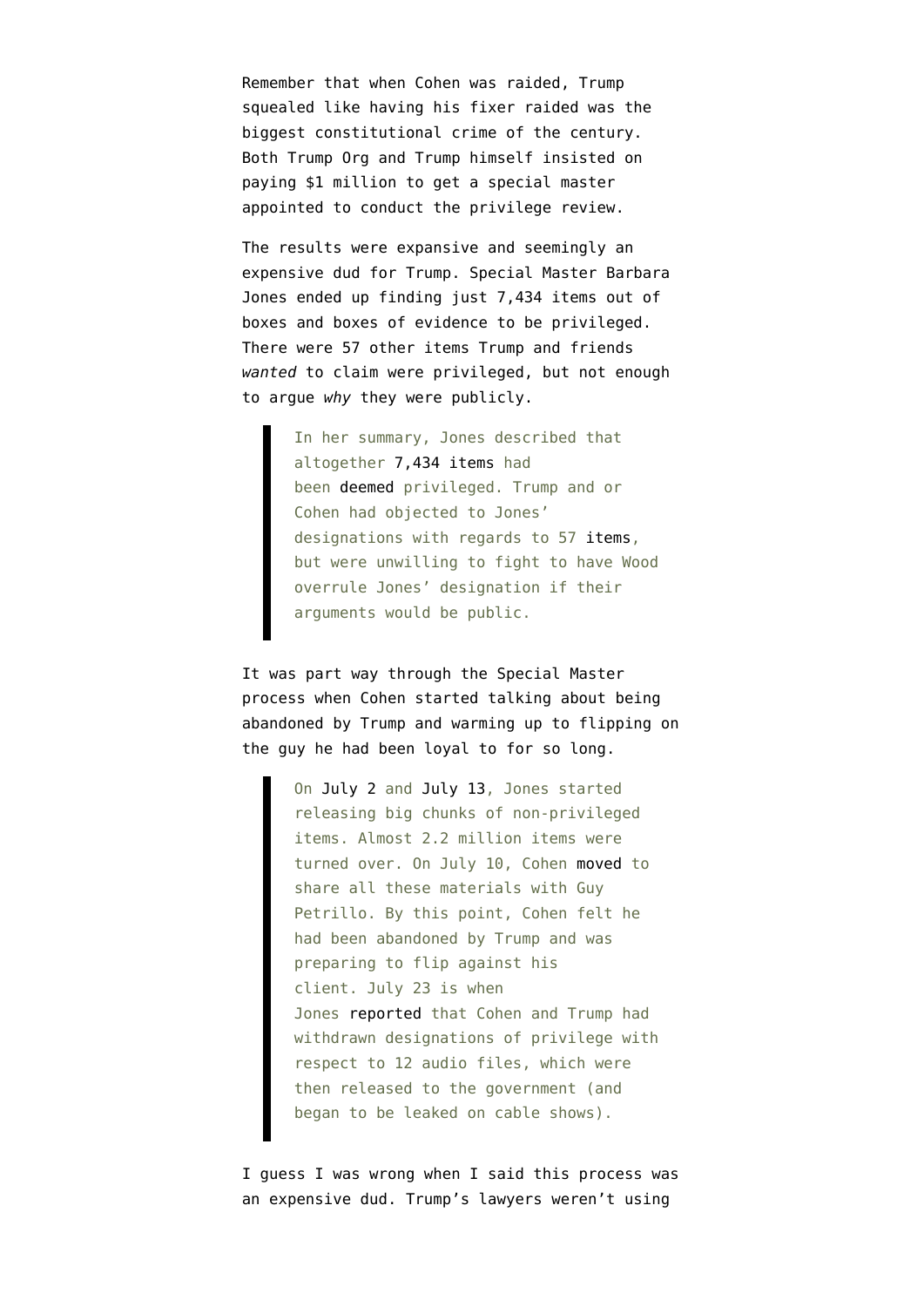it to assert privilege over stuff they knew was mostly not.

They were using it to assess how much damage Cohen could do to the President. Once they reviewed that discovery, they recognized they didn't have to continue to dangle a pardon for Cohen, because there wasn't documentary or recorded evidence to back up the most damning allegations he might make against the President. It'd just be Cohen's word against Trump's.

And that's the basis on which the White House contacted Mueller's office Friday: Having reviewed everything seized from Cohen's raid, including any tapes Cohen made of conversations with Trump, they believed they could assert to Mueller's office that the Buzzfeed story was not true.

This also explains why Mueller set the bar on [Cohen's allocution](https://www.emptywheel.net/2019/01/19/peter-carr-speaks/) where he did. Cohen may well have told Mueller that he believed Trump ordered him to lie. Trump likely did! Certainly, Rudy is not denying that happened. But unless Cohen recorded that conversation — as he did for the hush payments — then Mueller is not going to set himself up to have to prove that. That necessarily partly explains (in addition to the issues [I raised here](https://www.emptywheel.net/2019/01/19/peter-carr-speaks/)) the difference in how SDNY allocuted Cohen and how Mueller did. SDNY has tapes, courtesy of Cohen, of Trump ordering him to pay off his sex partners; Mueller does not have tapes, courtesy of Cohen, of Trump ordering Cohen to lie to Congress.

That said, Rudy still *should* have no basis for asserting what Cohen has said to one or another law enforcement agent. While it's not clear what Cohen's status was at various times of this process, he would only have been recorded *by the FBI* if he was in custody. And the White House should not have his 302s (nor might they have all the other materials from others who have been interviewed, though admittedly would have lot from having done Trump Organization's document production and being in a joint defense agreement with most of the relevant people).